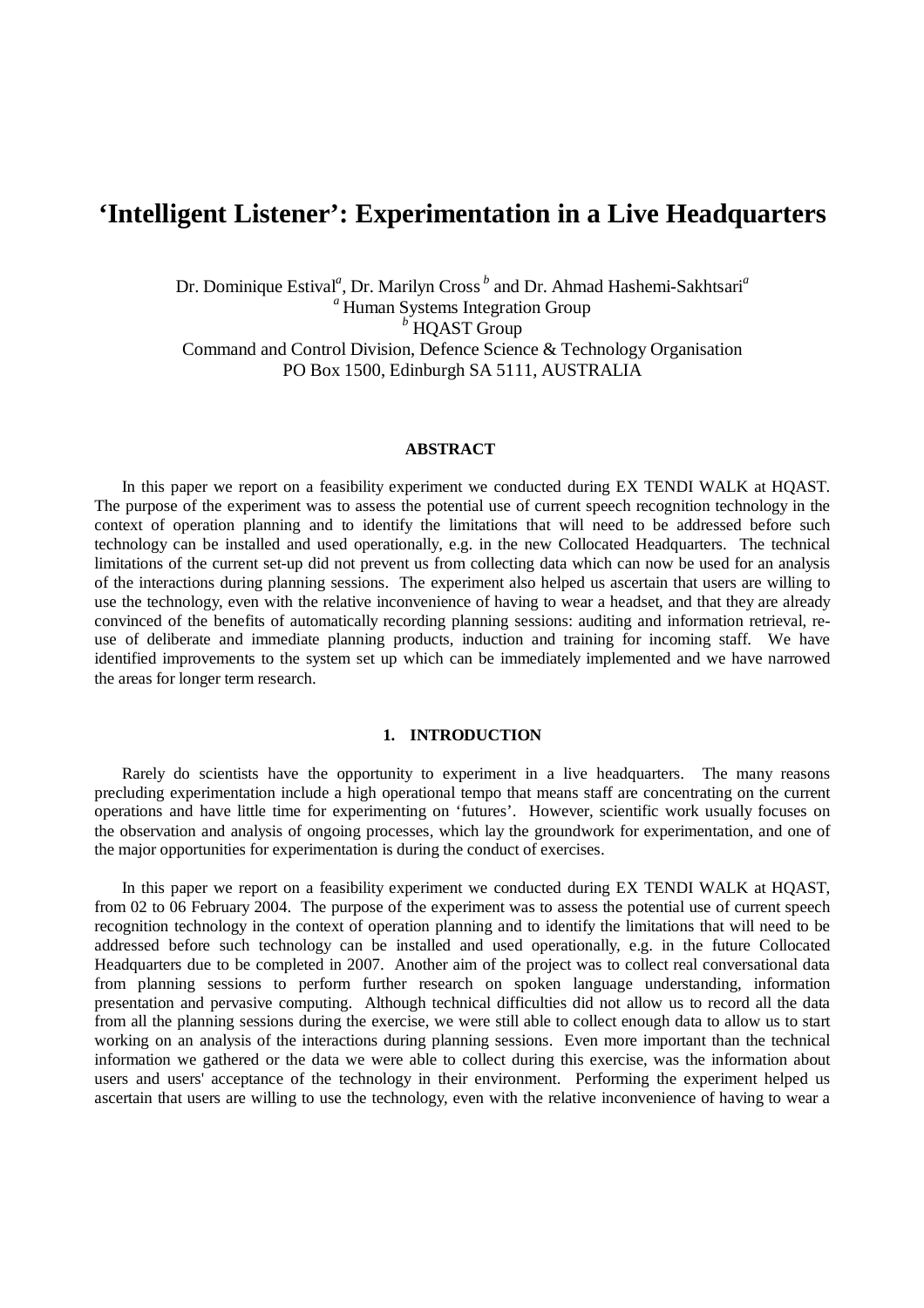headset, and that they are already convinced of the benefits of automatically recording planning sessions: keeping an audit trail, improving training and induction and enabling the re-use of planning products.

After giving the background to our research project in Sections 2 and 3, we discuss the issues related to planning such an experiment in Section 4 and then describe the actual experiment in Section 5. In Section 6, we outline the outcomes and benefits we expect to derive from this research project and what has already been achieved by conducting this feasibility experiment and in Section 7 we present the lessons we have learned and some remaining issues. We conclude in Section 8 by sketching where our next experiments will take us.

# **2. PREVIOUS EXPERIMENT**

In 1996, Cross and Bopping (Cross and Bopping, 1998) were able to conduct an initial observation of the planning processes of an operational headquarters. In that study, as part of an analysis of Commander's Planning Group (CPG) and Theatre Planning Group (TPG) meetings, observers attempted to capture and categorise the elements of discourse within the planning process 'on the fly'. More specifically, the scientists sought to gain a sense of how theatre level decision making and problem solving processes could be understood in terms of the discourse and dialogue of which they are composed. The analysis focussed on patterns of discourse structure as it had the potential for elucidating the cycles of decision making that observers believed typified the planning process. It was anticipated that the analysis of patterns of discourse structure would not only 'standardise' the data and assure higher levels of confidence in any results obtained, but would also provide a valuable opportunity to investigate the suitability of this type of method for future use in the analyses of military planning and decision making. While the findings were suggestive, the study was marred by the necessity to capture data manually.

# **3. AUTM AND THE INTELLIGENT LISTENER**

Since 1996, automatic speech recognition (ASR) and automatic transcription technology have progressed to the point where it is possible to envisage their use in group settings such as planning over the next few years. One such system is the *Automatic speech-to-text Transcriber for Meetings and Interviews* (AuTM) which was developed at DSTO (Zschorn et al, 2003). AuTM is a client-server application operating over a TCP/IP network to record and transcribe meetings and interviews. At the time of the experiment, AuTM had been extended to handle up to sixteen meeting participants.

Using a commercial ASR, AuTM automatically collects both textual and audio records. The records are organised according to the structure of the meeting and the audio and textual segments are time-stamped, aligned and linked. The output is a Word or HTML document containing the transcription of each speaker turn, which is linked to the audio file for that segment. Since the text and audio files are already matched, it is very easy to listen to the original audio input and correct the transcript as necessary. The AuTM output can be organised according to an agenda set by the meeting moderator; this facility can be customised to give any transcript a structure more relevant to the particular kind of interaction being recorded. In the case of a collaborative planning session, this could for instance follow the stages of the JMAP process.

<sup>&</sup>lt;sup>1</sup> This was later reinforced by comments made by the ADFWC instructors who had attended EX TENDI WALK, during the "Introduction to Joint Warfare course" attended by one of the authors.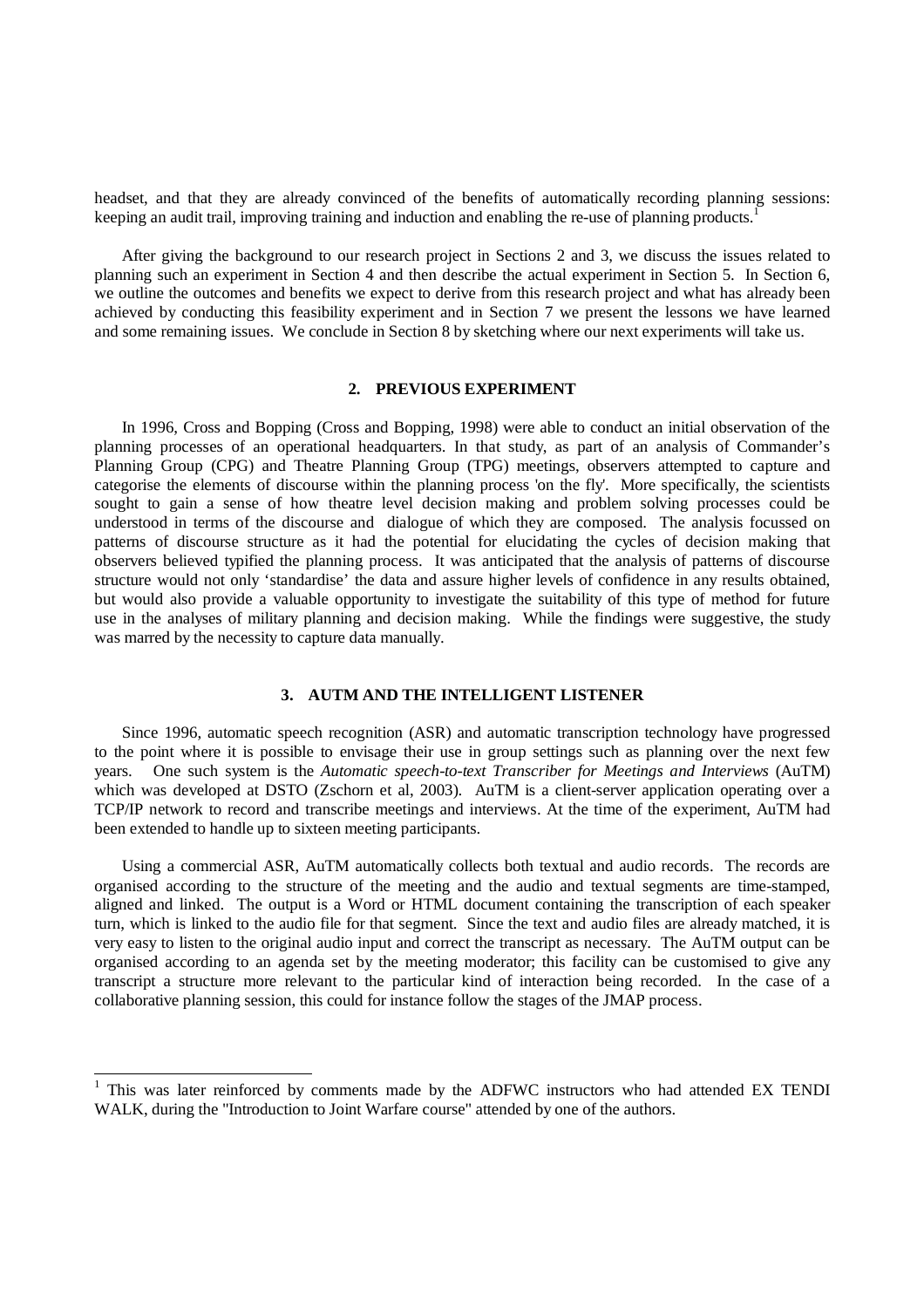The work on AuTM is part of a task entitled *"Human Computer Interaction Research, including Speech and Natural Language Processing"*, referred to as the *Speech task*. In parallel to the development and improvement of the technology conducted within the HSI group as part of the *Speech task* (Sladek et al, 2003) we have embarked on a project, the "Intelligent Listener". The aims are to provide:

- 1) the ability to recognise and understand communicative intents and speech acts in planning sessions or meetings;
- 2) the ability to extract and retrieve information from recorded interactions during such sessions or meetings; and
- 3) the ability to organise this information to present it in a useful fashion.

As part of this work, we planned to conduct experiments in the live headquarters, in order to assess the feasibility of providing an "Intelligent Listener" capability in the new Collocated Headquarters. The experiments are designed to provide:

- 1) analytical assessment;
- 2) assessment and management of security;
- 3) assessment and management of ethical concerns;
- 4) assessment of technology for capture; and
- 5) assessment of processing requirements for captured information.

The first experiment was conducted during EX TENDI WALK at HQAST. For this experiment the aim was primarily to concentrate on assessing the security aspects, the technology for capture and to a lesser degree, the processing requirements for the captured data.

# **4. PLANNING THE FEASIBILITY EXPERIMENT AT EX TENDI WALK**

Experimenting in a live headquarters relies on a number of factors which may be categorised as technical, people, organisational and financial. Technical factors turn out to be typically minor and are not usually prime indicators of success or failure. People and organisational facts represent a continuum from the individual user through to the organisation as user and sponsor.

The goodwill and support of the user population is critical to getting the experiment off the ground. In this case, the user group have been engaged at a number of levels. The initial group engaged was the Theatre Collocation Working Group in Canberra which comprises representatives from both what is now the Theatre Headquarters Project headed by a one star and users from Headquarters Australian Theatre. The reason for engaging both the Theatre Collocation and HQAST users was that speech recognition and language technology tools are now coming of age and are under constant commercial and research pressure to improve. DSTO will be testing and experimenting with the integration of such technology in HQAST over the next few years as it evolves incrementally to the new Collocated Headquarters.

The next level of engagement of the user group was more specific discussions with staff from HQAST Plans Branch. This was followed by an invited presentation to the whole of the Branch in which there was lively feedback and pledged support from the Branch. The next step in gaining support for the experiment was discussions with the senior level at HQAST and a presentation at the HQAST task reviews. There is never one point at which the scientist can assume that all the people issues are solved. Identifying and engaging a primary sponsor is fundamental. However, continuous engagement at many levels of the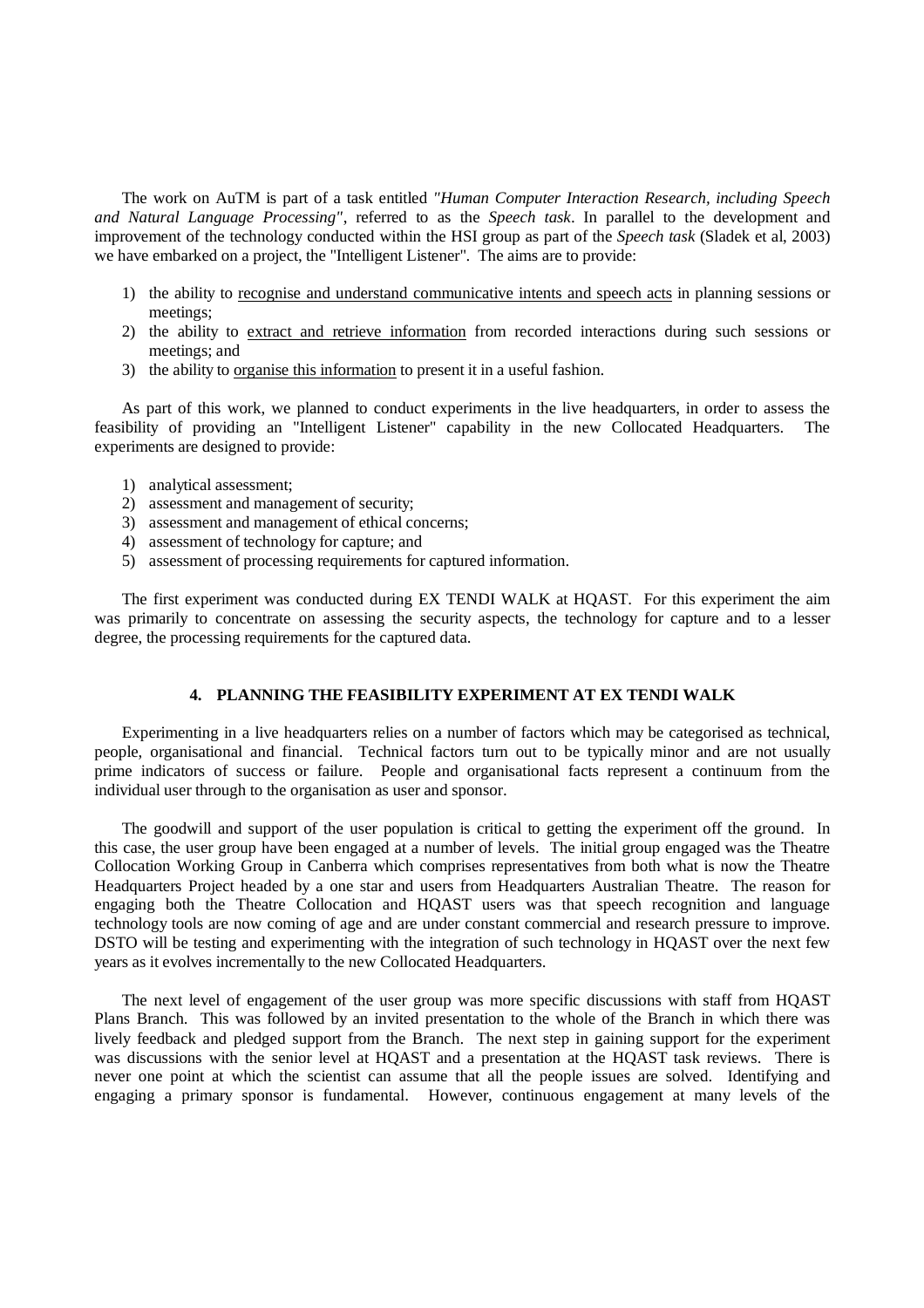organization is also essential and it is at this point that engagement of people merges into engagement of the organization. In the military, security is a sine qua non of the organization and a number of alternative approaches to the experiment were considered but dismissed, such as running on the more highly classified network. We report on the user level of acceptance and support during the experiment in Section 7, but it is important to note that engaging the support of the actual users during the experiment was contingent on the level of support that had been obtained at the organisational level during the preceding months.

Finally, financial factors had to be considered. The feasibility experiment during EX TENDI WALK essentially involved setting up a network of fifteen high processing laptop computers with the appropriate peripherals, i.e. fourteen headsets and fourteen USB sound cards, and with the software licences for the commercial ASR to be used. The required hardware was not immediately available, either within the task or within HQAST, and it was necessary to resort to hiring thirteen of the machines from a commercial source with some task funding, while collegiate support provided us with two other machines on a loan basis.<sup>2</sup> For the ASR software licenses, we approached *VoicePerfect*, the Australian vendor for ScanSoft, who market Dragon NaturallySpeaking. They were very generous in their support to the experiment and graciously provided fourteen temporary licenses to use Dragon NaturallySpeaking v.7 for the two-week period. *VoicePerfect* also lent us fourteen headsets and fourteen USB sound cards for that same period.

# **5. CONDUCTING THE FEASIBILITY EXPERIMENT**

#### **5.1. Methodology**

 $\overline{a}$ 

 After the initial planning and organisation of the preceding weeks, the actual feasibility experiment involved setting up the hardware and software within the environment in which it would be used, i.e. the planning room at HQAST, and organising how the recordings would be conducted. We had allocated the week preceding EX TENDI WALK to set up the equipment and train the users on the ASR. We describe the technical set-up in detail in Section 5.2.

 Dragon NaturallySpeaking is a speaker-dependent ASR, which means it needs to be trained for each user's voice and manner of speaking. This ensures better recognition rates and, although this is not yet quite satisfactory, allows the possibility of recording and transcribing conversational speech. In the current state of the technology, the alternative of a speaker-independent ASR does not allow the transcribing of conversational speech in meetings. Thus, to ensure the best possible results, we also had to organise user training with the ASR, and as the week preceding EX TENDI WALK was induction week at HQAST, we expected the EX TENDI WALK participants would be available during that time. We describe the user training phase in Section 5.4.

 From the point of view of conducting the experiment, it was decided that the transcripts produced by AuTM would be saved at the end of each planning session and the data transferred to CD-ROM at the end of each day. We also decided that, during the capture of the planning sessions, at least two DSTO observers (the first two authors) would be present during each planning session to observe the interactions: this was intended to facilitate later correction of the transcripts and to enable the conversation analysis of the planning sessions. We report in Section 6 on what we were actually able to do during the recording sessions.

<sup>&</sup>lt;sup>2</sup> We thank the *Speech Task* for allowing us to use their two demo laptops for several weeks.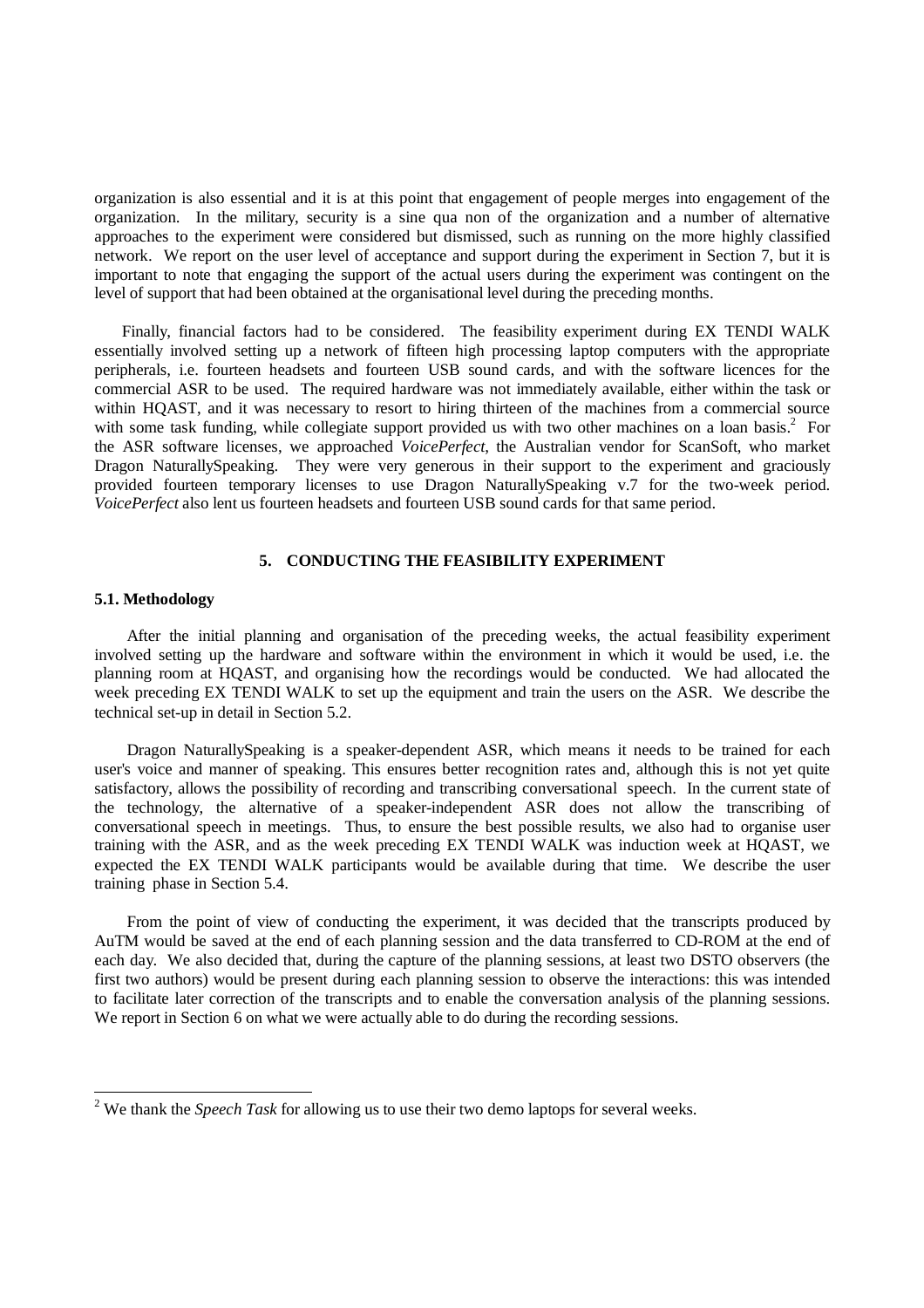#### **5.2. Technical Set-up**

 $\overline{a}$ 

 From the technical point of view, it was first of all necessary to install the AuTM software and the ASR on the machines that had been hired. This was done during the week before the actual exercise by a member of the *Speech Task*, Jason Littlefield.<sup>3</sup> Then the machines had to be cabled and networked in the planning room. Again this was done during the week before the exercise, with the help of a member of the HQAST group, Peter Astenstorfer.

 The hardware equipment originally consisted of fifteen networked Pentium IV laptops, one of which was used as the server. The server was a Compaq P4 1.7Mhz 1GB Ram 20GB HDD Win XP Pro Laptop with CD writer and the user machines were twelve Compaq P4 1.7Mhz 512 Mb Ram 20GB HDD Win XP Pro Laptops. The operating and standard software consisted of Microsoft Windows XP Professional and Microsoft Windows 2000. The speech recognition and meeting processing software consisted of DSTO's AuTM and the commercial ASR Dragon NaturallySpeaking v.7. The AuTM server was installed on the laptop selected as the server machine and the AuTM clients on the laptops provided to each member of the planning team around the table. The client machines would record, process and transcribe all the utterances of the planners during the planning sessions and then send both audio and text files to the server for insertion in the AuTM output transcript. The fourteen user laptops, each with its headset and USB sound card, were placed on the planning room table, one at each user position, and all the machines were networked together.

 We already knew that the environment of the planning room at HQAST would present a number of challenges for the experiment: acoustically, because of the high level of acoustic noise (air conditioner, slide projector, number of participants); and logistically, because of the lack of space on the meeting table for all our machines alongside the laptops used by the planners-- and under the table for all the cables connecting all these machines on two different networks.

 It was necessary to use two different networks because the AuTM system had not been accredited to run on the higher security network used by the planners. Otherwise, we would have been able to install our software on the laptops used by the planners and take advantage of the network already set up in the room. However, while installation on the higher security network would have alleviated the problem of space on and under the planning table, it would have introduced the more serious problem of making the users deal with "on/off" switches on the headsets dynamically: in the current accreditation for that network, only headsets with "push-to-talk" switches are permitted. In effect with a default setting of "off", the users would have had to press the switch every time they spoke in order to capture their voices.

 Another challenge was the use of headsets to record speech. Although we could expect that some users would be accustomed to wearing headsets, we had already heard during the preparatory discussions that we could also expect a certain amount of reluctance on the part of other users. However, it is widey recognised that speech recognition requires a very high acoustic quality for the input and that in a noisy environment, such as a meeting room, table or ceiling microphones will be useless for ASR, therefore individual closetalking and noise-cancelling microphones are absolutely mandatory with the current technology. Background or environment noise and reverberation drastically affect the ASR performance. Experiments with lapel microphones in that kind of environment have also yielded disappointing results, so for now, the only

<sup>&</sup>lt;sup>3</sup> One lesson to be learned from that phase of the experiment is that preparation will always take longer than expected. Jason Littlefield was scheduled to spend two days in Sydney, but had to delay going back to Edinburgh several times and ended up staying at HQAST for four days.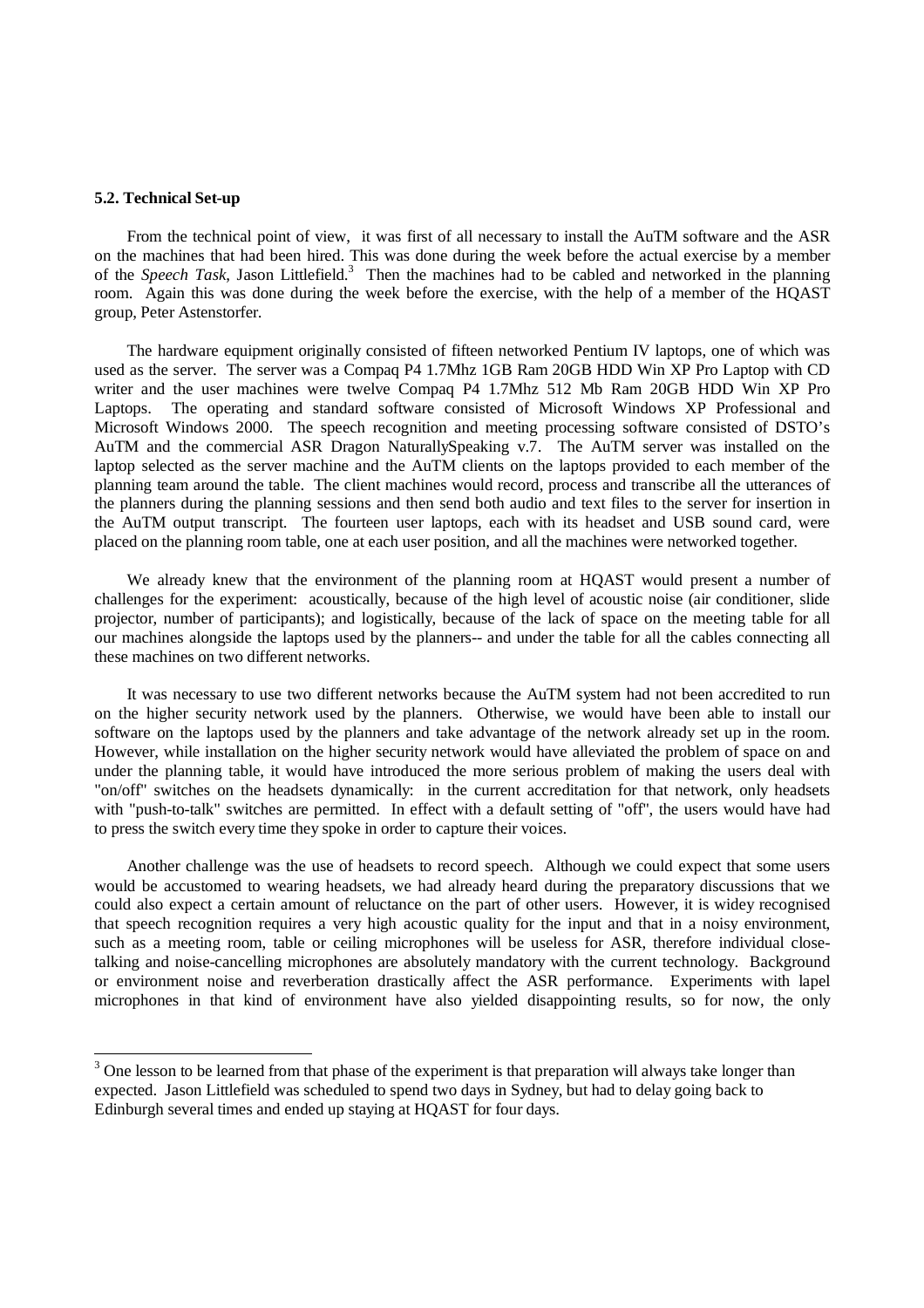alternative is for users to wear headsets with built-in microphones.<sup>4</sup> The microphones which were used in the experiment were all *VXI TalkPro* headsets.

# **5.3. Surprises and changes**

 An important lesson to be learned is to "expect the unexpected". As mentioned above, there were originally thirteen laptops hired from *Hire Intelligence* (twelve for the AuTM clients and one for the AuTM server) and two laptops from DSTO (both used for AuTM clients). This gave a total of fifteen machines networked together, with fourteen laptops on the briefing table for the participants (labelled #1-14) and 1 server (labelled #15) on a separate table at the back of the room.

 On the next to last day of preparation, all the machines had been installed, labelled and networked together, and we were going through the user training phase when we found out during one of the user training sessions that there were actually sixteen positions around the planning table, instead of the fourteen we had expected. We then had to hurriedly arrange for the hiring of two more machines from *Hire Intelligence*, obtain two more temporary licenses for Dragon and borrow two more headsets and USB sound cards from *VoicePerfect*. The AuTM system and the Dragon ASR software then had to be installed on these additional machines, and these machines had to be added to the network. The final set-up was finally completed late on the Friday before the exercise.

#### **5.4. User Training**

 $\overline{a}$ 

 As mentioned above, to ensure as good results as possible with a speaker-dependant ASR, it is necessary to capture the users' speech profiles and train the ASR to their manner of speaking. We tried to conduct the training of the ASR and the capture of the users' speech profile during the HQAST induction in the week prior to the exercise. However, it proved rather more difficult than expected to identify who the actual participants to the exercise were going to be in time for them to go through the ASR training, because some of these decisions had not yet been made by the end of the week. Identifying who the participants were and scheduling times that would be convenient for them turned out to require extensive use of personal contacts within HQAST and with the other units involved.

 An additional complication was the fact that the planning room was being used during our preparation week and was often not available to us. This delayed our installation of the machines and the network, but also prevented us from conducting training sessions at times that would have been convenient for the users. For best results, training must be conducted in the same acoustic environment in which speech recognition is expected to occur; the acoustic properties of the planning room (see Section 5.2) were sufficiently challenging that we could not hope to get away with training in a different environment, such as an office. In fact, we even made sure we trained each user in the position they were expected to occupy during the planning sessions, and on the machines which they would be using. This helps with the problem of reverberation and ambient noise.

<sup>&</sup>lt;sup>4</sup> Note that for this kind of application, it is not necessary for the users to actually put the earpiece part of the headset on their ear because they do not need to, or indeed would want to, hear what is being recorded. This fact helped some users better accept wearing their headset, in particular some people from Lan who said they had difficulty hearing.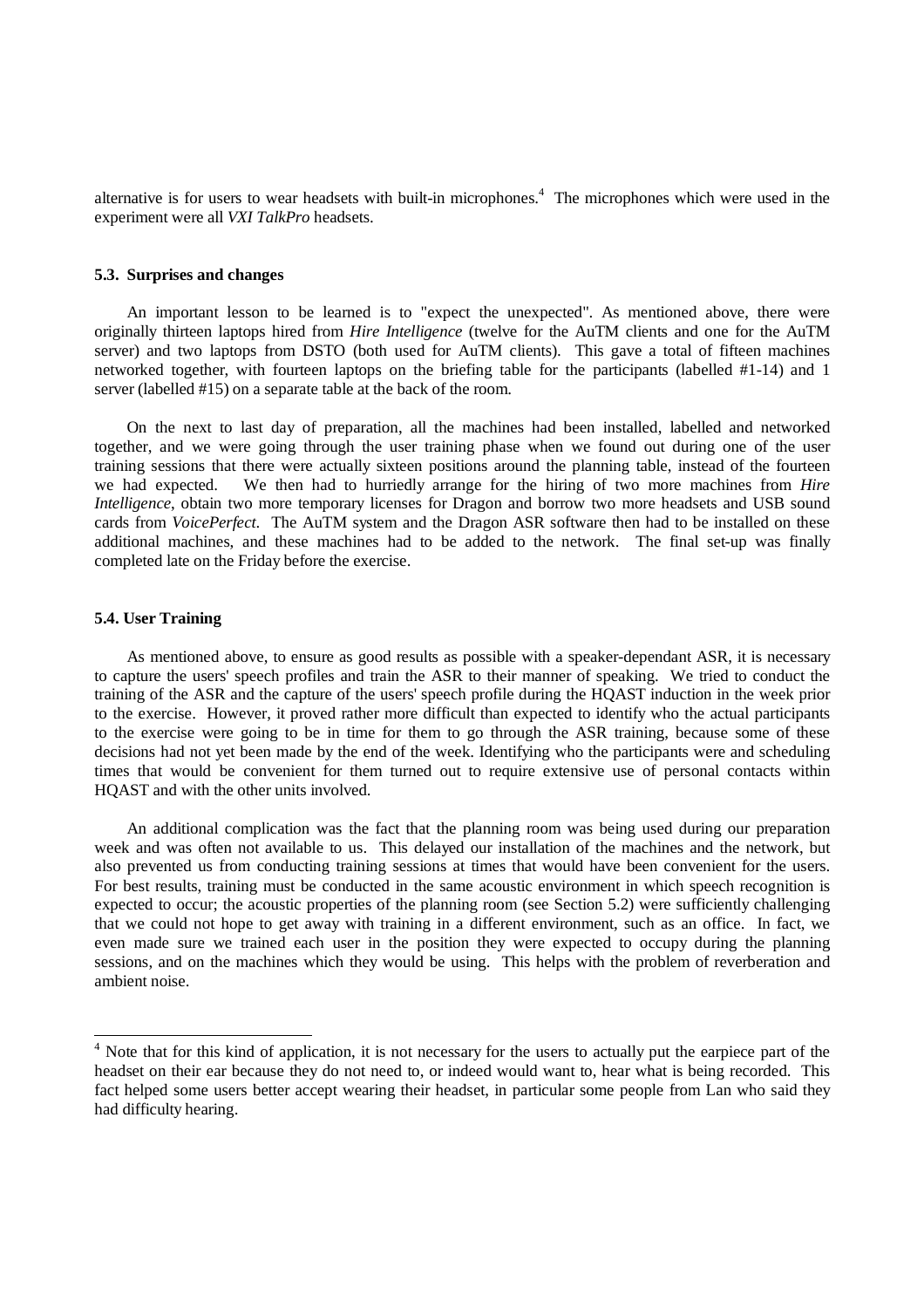By the Friday before the exercise, we had trained fourteen potential users with Dragon. Since there were sixteen positions around the table, and several individuals would occupy those positions during the exercise, it was clear we would need to use some generic profiles, so we created generic profiles for the positions for which we had no specific individual profiles. We were able to train some additional users during the first few days of the exercise but, by the second day of the exercise, we realised that we would in fact need to load generic profiles, both male and female, on all the machines. This was necessary to cater for the situations when new users came in and took the place of one of the established users. We also realised early on that we needed to have all the individual user profiles available on all the machines, because people would sometimes come in and sit, not at their assigned position, but at the one next to it. Ensuring that all machines had all the individual user profiles plus generic profiles available was a time-consuming task, as it required uploading each profile from the machine on which the ASR had been trained up to the server, and then downloading each profile onto each of the client machines. One lesson to be drawn is that the user profile management needs to be simplified and automated as much possible.

Most of the users who went through the training were quite enthusiastic about the project. Some of the users who were not able to do the ASR training, either before or during the week of the exercise, were also quite supportive and made encouraging comments.<sup>5</sup> The level of support for the project did not appear to correlate with whether the users had the opportunity to do the training.

#### **5.5 Recording the planning sessions**

 $\overline{a}$ 

 As expected, a number of things did not go according to plan once the exercise was under way and we started recording during the planning sessions. Some difficulties were technical and will be remedied in the next version of the AuTM software (e.g. network architecture, interface, user profile management). Some difficulties were due to the quality of speech recognition at this point in the development of the technology and will require different solutions in the future (e.g. different types of microphones for better quality audio input, better noise cancellation and reverberation cancellation, improved acoustic design for meeting rooms). Other difficulties were due to human factors and should be resolved when the technology becomes an accepted part of the environment (e.g. remembering to put on the headset and/or turning the microphone on).

 The first difficulty was that, although the users had been willing to put their headsets on at the beginning of the first session, when the leader of that session announced that there would first be a presentation by himself and some of the instructors, they all took their headsets off and put them back on the table. The room was packed, with not only the sixteen participants around the table, but about thirty more people sitting behind them. With about fifty people in the room, it was impossible for the two DSTO experimenters sitting at the back next to the AuTM server to intervene. Besides, it was an interesting situation: how would the system handle this? It was not long before the answer became obvious: the microphones were all picking up speech signals from the presenters and all the AuTM clients were sending files to the AuTM server. Soon, the network was unable to cope, some clients failed and eventually the server failed. No transcript was produced for that session. A similar problem recurred throughout the week when sessions were broken up in smaller

 $<sup>5</sup>$  It is interesting to note that one of the users who did not manage to find the time to go through the training</sup> turned out to be one of the most active and important participants in the planning sessions, while many of the users who did find the time to do the training were actually very quiet during the exercise. This points to another issue: the trade-off between the seniority and experience of the participants, which correlates with their level of participation, and the time they have available to ensure the system will work for them, which inversely correlates with their level of participation.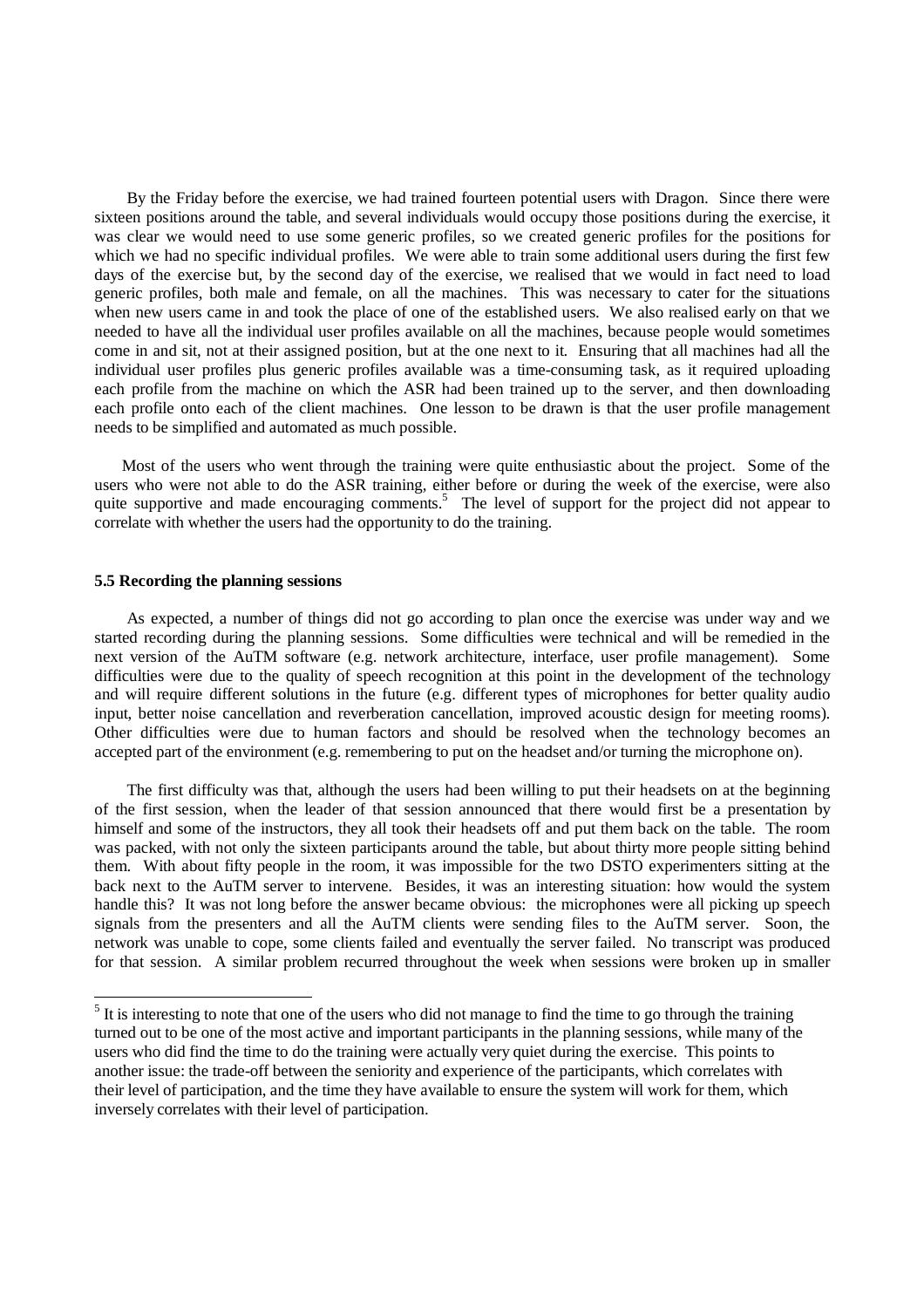groups, or when people got up and left their headsets on the table. In a number of those cases, no transcript was produced for those sessions. However, we discovered that even when the AuTM server had declared itself unable to cope and had failed, the audio files continued to be uploaded to the server machine and were saved in the data directories. Thus we still have the recordings for most of the planning sessions, even for the sessions for which we do not have a full transcript.

 The issue of networking machines for the AuTM server and the AuTM clients and the related problems of network overload should be solved in the new AuTM version which is being implemented with Elvin as the messaging system.

 Another issue which became obvious on the first day of the experiment was that of users trying to either look at the transcript being displayed on the screen of the laptops used for recording and speech recognition, or trying to use that machine for other purposes (e.g. to access their email). There were some amusing instances, especially during the first session when, as mentioned earlier, the experimenters could not intervene and had to watch helplessly as the session leader tried to use the DSTO laptop while a presentation was being given until he gave up and finally noticed the "DSTO Restricted" sticker on the cover of the laptop. We had labelled all the experiment laptops and tried to keep the covers closed but obviously this was not enough when equipment got moved around on the crowded table.

 We did not want the users to have access to the transcript during the experiment because we knew the accuracy of the speech recognition would be low. Testing the accuracy of the speech recogniser was not our aim in this experiment, the goal was to assess the useability of the system and to identify the issues that have to be addressed before such a system can be used in operations. However, we did not want our users to be distracted by the output, and maybe then modify their behaviour, nor did we want them to form an opinion about the system based on the recognition accuracy. It would be a simple matter to blank the screens or to install a password-protected screen saver. However, this would have required modifications to the AuTM interface and we were not willing to risk making such modifications once the system was installed. This is a good example of a useability problem which only actual experimentation will uncover. The ultimate solution is to have all the input microphones leading to one single computer where speech recognition is performed; this computer should not be visible or accessible to the users. The lesson is that only the meeting moderator, or the experimenters, should be able to access the transcript being produced.

 The related issue of users wanting to use the speech recognition laptops for doing other work will also be addressed by not having separate machines for the AuTM clients but only one computer, removed from the users.

## **6. OUTCOMES AND BENEFITS**

 In the short term, we will have demonstrated that the ADF can be provided with the capability to produce and retain electronic recording of planning sessions and to have access to drafts of transcriptions for those sessions. These draft transcriptions are automatically segmented and aligned with the recordings. This capability will ensure that in the short and mid-term, the headquarters will have access to easily searchable archives, which are aligned with the products from the planning sessions. This will permit more rigorous and accurate auditing, and will allow information retrieval from those archives, both for re-use of deliberate and immediate planning products and for the induction and training of incoming staff. The experience gained during this experimentation will also greatly help the ADO establish the skills and expertise base needed to implement and use video and audio mining technologies in information and intelligence applications and in the extraction of information from spoken data. It will provide a basis for further research on spoken language understanding, information presentation and pervasive computing. The data gathered during the exercise can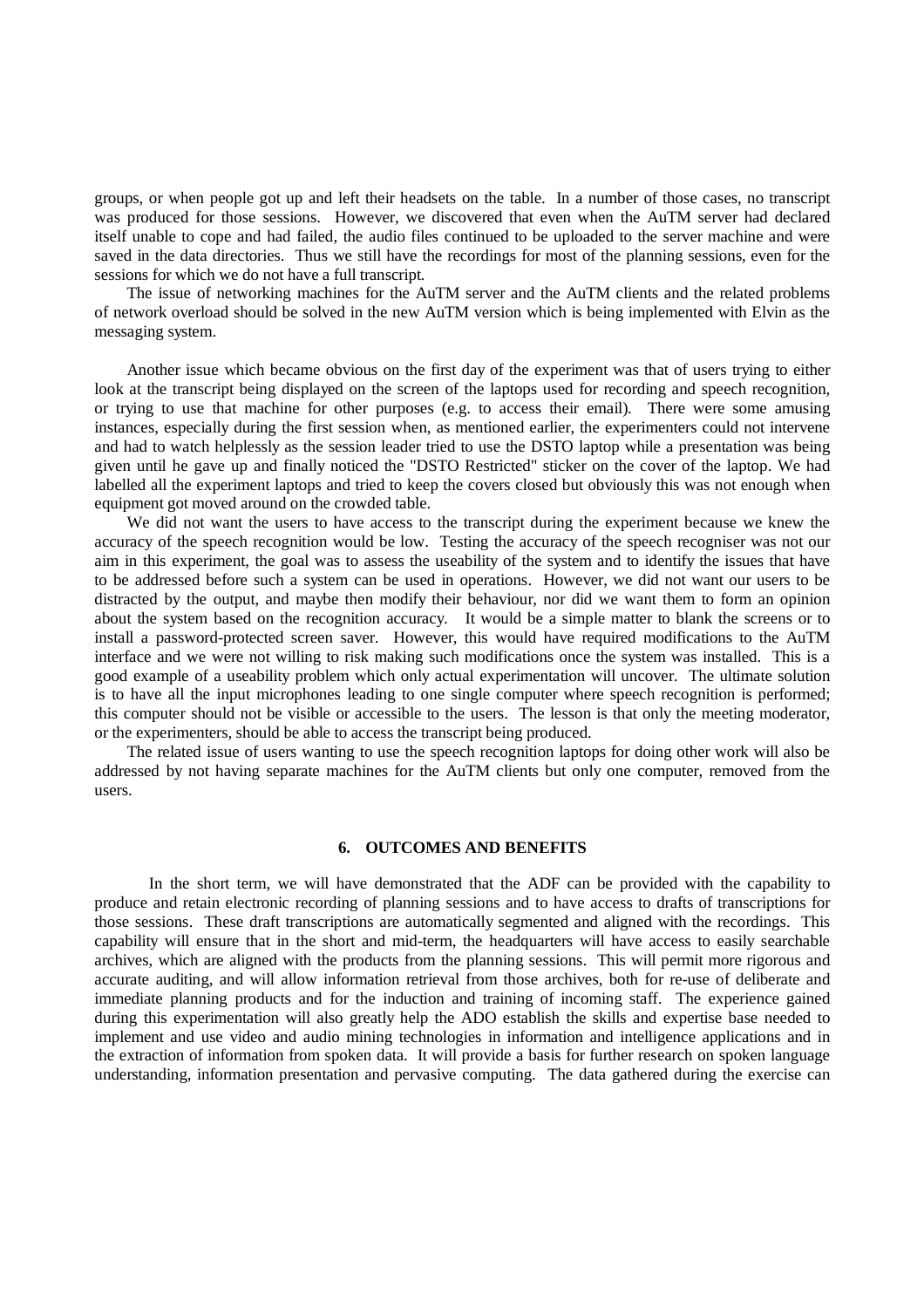be subjected to a more detailed linguistic analysis than is possible with notes and human observation and will inform further development in spoken dialogue processing.

# **7. ISSUES AND LESSONS LEARNT**

# **7.1. Technical aspects**

The main technical issues identified were the following:

- architecture of the system at the time of development: network communication between clients and server not robust enough for the amount of data that was actually being sent to the server;
- need for a better user profile management;
- do not make the experiment machine available to the participants.

We already knew that it would be a lot better to have only one computer for the whole system and not use individual laptops for each AuTM clients, and we are working towards that solution.

In addition the following minor requirements were noted:

- need laptop number in transcript;
- need User Profile ID on AuTM Client GUI:
- need to be able to control the AuTM Clients microphones from the Server (or the Moderator);
- need to be able to cope with clients taking their headsets off when the microphone is still recording;
- need to blank the screen so the transcript is not available to the users.

## **7.2. People Aspects: User acceptance and users' needs**

 As mentioned previously, the number of users was not constant. In addition, users were not always willing to keep their headsets on. User acceptance of the training regime, the set up and set down of the individual laptops for each session and the necessity to wear headsets correctly and continuously required the following:

- Initial and explicit endorsement of the experiment by leader of the exercise and whenever the group composition changed substantially.
- A reminder and re-endorsement of the experiment by the session leader of the necessity to follow the experimental protocols, for example, wearing the headsets.
- Session leader's example in following the protocols.

A system of rewards for users who wore their headsets during a session and gentle personal reminders to users on a one-to one basis proved most effective. We considered and rejected punitive shaming on a group basis.

## **7.3. Organisational Aspects: Perceived User Benefit**

Conducting an experiment in a live headquarters represents a substantial undertaking by the organisation. While it is possible to argue that substantial benefits will ensue (see Section 6) and that the utility of these benefits does emerge through the experiment, there is a requirement to demonstrate a user benefit that is meaningful and particular. We identified such a benefit in discussion with one of the primary sponsors immediately following the exercise. During the second day of the exercise, we were asked whether we had